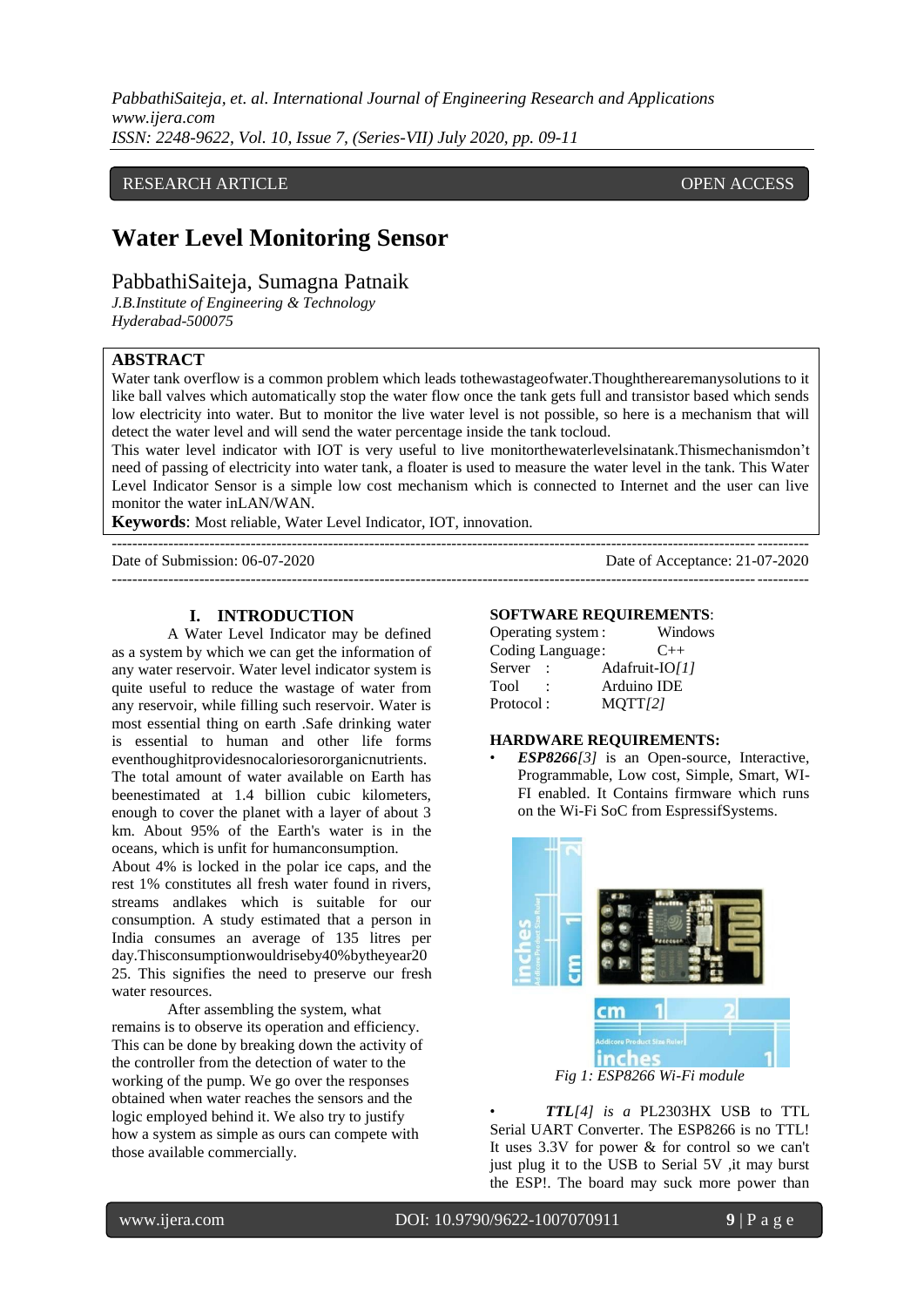*PabbathiSaiteja, et. al. International Journal of Engineering Research and Applications www.ijera.com ISSN: 2248-9622, Vol. 10, Issue 7, (Series-VII) July 2020, pp. 09-11*

the USB converter can supply so you just can't rely on powering it from your USB toserial.



*Fig 2: Ftdiusb to ttl cable*





- *Floater andString*
- *5vdc power supply /batteries*
- *Spiral-Spring*
- *Gears*

#### **ADVANTAGES**

- **Inexpensive**
- Can be used in any type of water storages (Tanks, Dams, Channels,Reservoirs..etc)
- No need sending Voltage intowater
- Can upload data to Cloud, we can able to perform statistical operations on dailydata
- We can monitor water level with accurately with 4%-8%tolerance
- Accurate than the previousapproach
- Can be able to trigger the pump motor powerswitch.
- Can easily connected to any wireless module (wifi , GSM, Radio frequencymodule)

#### **DISADVANTAGE**

• Mustneedaninternetnetworktologdataintocloud

#### **MARKET POTENTIAL**

MarketPotentialofthiswaterlevelindicatorisveryhig hfor followingreason.

 Simple circuit: This water level indicator consists with a simple circuit. It is so simple to

install and its so much easy touse.

- Low cost The equipment's required for this circuit are readily available in the market and of very low value.
- Low voltage consumption The circuit does not need any AC auxiliary supply, it operates on DC voltage source (3.3 V DC). Thus it is a very low consumptiondevice.

## **Circuit Diagram:**



*Fig 3: Sensor Circuit*

## **Working Principle**

Whenthewaterstaredfillingtotheoverheadwatertankt hen the floater on the water surface will floats up and wounded

tothespiralpotentiometer,andthreewiresofpotentiom eter (Vcc,GND,Signal) were connected to an ADC/microcontroller to read the potentiometer analog reading.

## **Applications**

Water level Indicator can be used in Reservoirs, Channels, Hotels, Factories, Homes, Apartments, Commercial complexes, Drainage, etc. It can be fixed for single phase motor, three phase motors, fuel level indicator in vehicles. Liquid level indicator in the huge containers on their tank walls.

## **Future Work**

In future, we can upgrade this project with additional smart IOT device which can automatically stop the power supply of the driving pump or motor. As a result the future circuit is not very cheaper the present one, but we try our best to

- Make itsimple,
- Easy touse,
- Easy toinstall,
- To make Available forall,
- Try to smaller than the presentone.

#### **II. CONCLUSION**

The water level Indicator employs a simple mechanism to detect and indicate the water level in an overhead tank or any other water

י